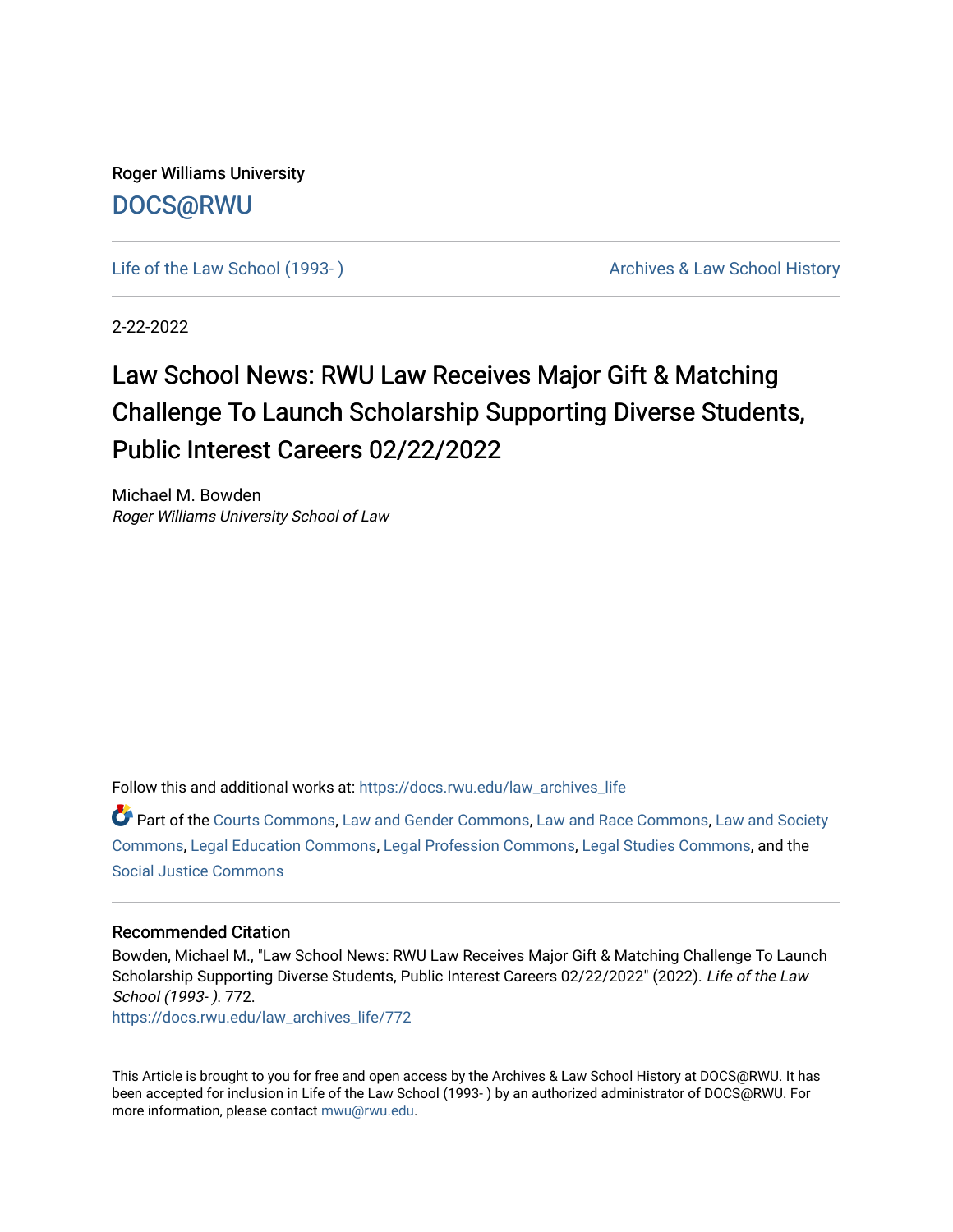## *Law School News*

## RWU Law Receives Major Gift & Matching Challenge to Launch Scholarship Supporting Diverse Students, Public Interest Careers

R.I. Attorney Mark Mandell challenges the legal community to raise \$750,000 in support of diverse and public interest scholars at state's only law school. The goal is nearly halfway met.



February 22, 2022 | Michael M. Bowden

Zachary Mandell '11, Yvette M. Boisclair, and Mark S. Mandell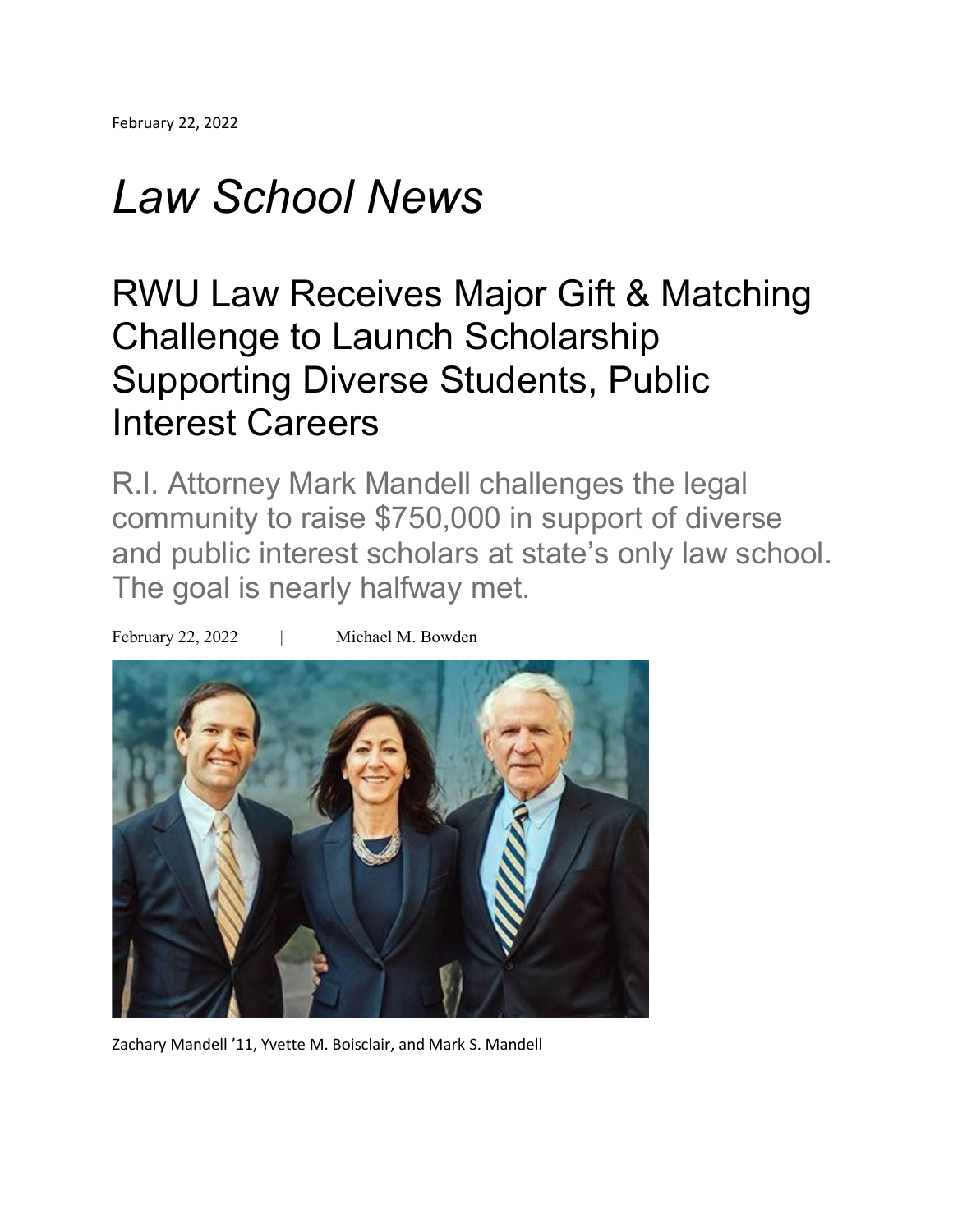Prominent Rhode Island trial lawyer Mark S. Mandell has made a major matching gift to Roger Williams University School of Law, with the goal of providing \$750,000 in scholarships to help diversify the legal profession and increase access to justice in the Ocean State and beyond.

The Mandell-Boisclair Justice Scholarship Fund will provide endowed scholarships to RWU Law for diverse law students, and those intending to practice public interest law. Mandell has donated an initial \$250,000 to the Fund, and pledged up to an additional \$250,000 to match other individual donations made to the Fund over the next five years. With the goal of raising \$750,000 in total, the Fund could annually support \$5,000 scholarships for eight students, totaling \$15,000 each over their three years in law school.

"The Mandell-Boisclair Justice Scholarship Fund is a reflection of our family's commitment to social, economic and legal justice," said Mandell, senior partner in the Providence firm of Mandell, Boisclair, & Mandell, Ltd. "We recognize that we have been blessed in our lives in so many important ways. We believe that with those blessings comes the responsibility to help others achieve their potential. We recognize the importance of giving back."

The Mandell-Boisclair Justice Scholarship Fund is part of a continuum of financial support from the Mandell family that has helped further the School of Law's mission of changing the legal profession by encouraging both diverse and underrepresented students, as well as careers in public interest law. Several years ago, the family provided key funding for the School of Law's highly successful Pro Bono Collaborative program, through which RWU Law students and faculty members partner with law firms and community service organizations to provide essential legal assistance to communities and individuals in need throughout Rhode Island and its surrounding regions.

"People often complain that there are too many lawyers—but that is not really accurate," said RWU Law Dean Gregory W. Bowman. "Instead, the problem is twofold. First, the legal profession needs to reflect the diverse society we serve. Second, we need more lawyers working in the public interest field. The Mandell family's generous gift is a really meaningful step forward in addressing both of these issues. The School of Law is profoundly grateful for their generosity."

Widely recognized for his pivotal leadership role in such meaningful and high-profile litigation as the Station Nightclub Fire case, and for his success in the many important civil trials he has won in his 47 years as a trial lawyer, Mandell is also a distinguished and longtime member of the RWU and RWU Law communities. He has served on the University's Board of Trustees and the School of Law's Board of Directors, including as chair—preceding the Board's current chair, the Honorable William E. Smith. Mandell and his wife and law partner, Yvette M. Boisclair, are also the proud parents of RWU Law alumnus Zachary Mandell '11, who currently serves on the law school's Board of Directors and on its Champions for Justice Host Committee.

"The Mandells' gift is special and powerful. In both size and scope, it redefines the idea of giving to the University," said RWU Board of Trustees Chair Tim Baxter '83, former President and CEO of Samsung Electronics and the first RWU graduate to lead the Board. "By engaging the entire community in common purpose, it increases the impact of our individual gifts. It